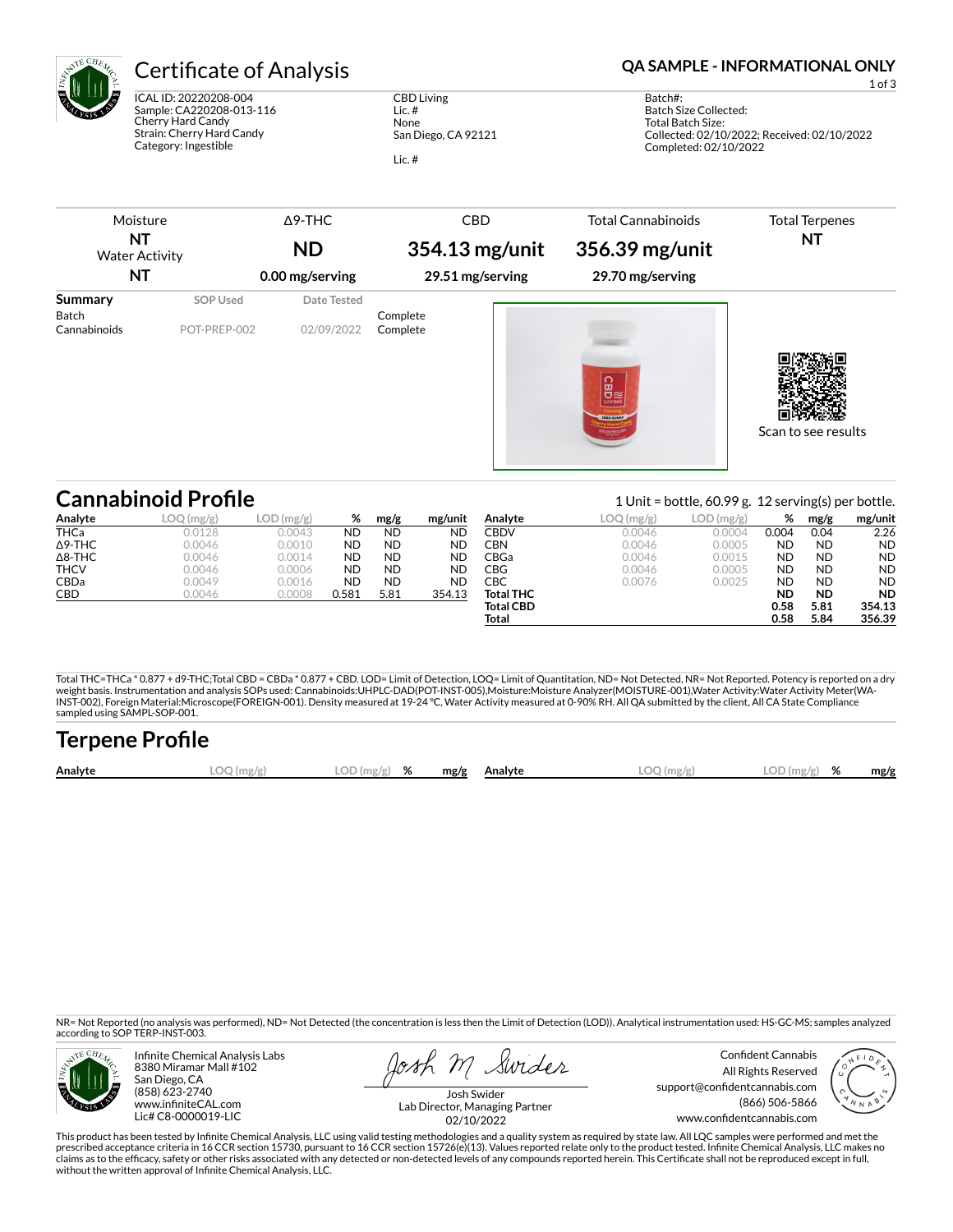

ICAL ID: 20220208-004 Sample: CA220208-013-116 Cherry Hard Candy Strain: Cherry Hard Candy Category: Ingestible

CBD Living Lic. # None San Diego, CA 92121 Lic. #

# **Certificate of Analysis <b>Certificate of Analysis QA SAMPLE - INFORMATIONAL ONLY**

2 of 3

| Batch#:                                     |
|---------------------------------------------|
| Batch Size Collected:                       |
| Total Batch Size:                           |
| Collected: 02/10/2022; Received: 02/10/2022 |
| Completed: 02/10/2022                       |
|                                             |

### **Residual Solvent Analysis**

|  | Category 1 | $\Omega$ | LOD | Limit | <b>Status</b> | Category 2 | OO | LOF | ∟imit | Status | Category 2 | .OO | LOD | Limit | <b>Status</b> |
|--|------------|----------|-----|-------|---------------|------------|----|-----|-------|--------|------------|-----|-----|-------|---------------|
|--|------------|----------|-----|-------|---------------|------------|----|-----|-------|--------|------------|-----|-----|-------|---------------|

NR= Not Reported (no analysis was performed), ND= Not Detected (the concentration is less then the Limit of Detection (LOD)). Analytical instrumentation used: HS-GC-MS; samples analyzed according to SOP RS-INST-003.

## **Heavy Metal Screening**

| <b>LOC</b> | <b>LOD</b> | Limit | -<br>Status |
|------------|------------|-------|-------------|
|            |            |       |             |

NR= Not Reported (no analysis was performed), ND= Not Detected (the concentration is less then the Limit of Detection (LOD)). Analytical instrumentation used: ICP-MS; samples analyzed according to SOP HM-INST-003.

## **Microbiological Screening**

| ----- | . |
|-------|---|
|       |   |

ND=Not Detected. Analytical instrumentation used:qPCR; samples analyzed according to SOP MICRO-INST-001.



Infinite Chemical Analysis Labs 8380 Miramar Mall #102 San Diego, CA (858) 623-2740 www.infiniteCAL.com Lic# C8-0000019-LIC

Swider

Confident Cannabis All Rights Reserved support@confidentcannabis.com (866) 506-5866 www.confidentcannabis.com



Josh Swider Lab Director, Managing Partner 02/10/2022

This product has been tested by Infinite Chemical Analysis, LLC using valid testing methodologies and a quality system as required by state law. All LQC samples were performed and met the prescribed acceptance criteria in 16 CCR section 15730, pursuant to 16 CCR section 15726(e)(13). Values reported relate only to the product tested. Infinite Chemical Analysis, LLC makes no<br>claims as to the efficacy, safety without the written approval of Infinite Chemical Analysis, LLC.